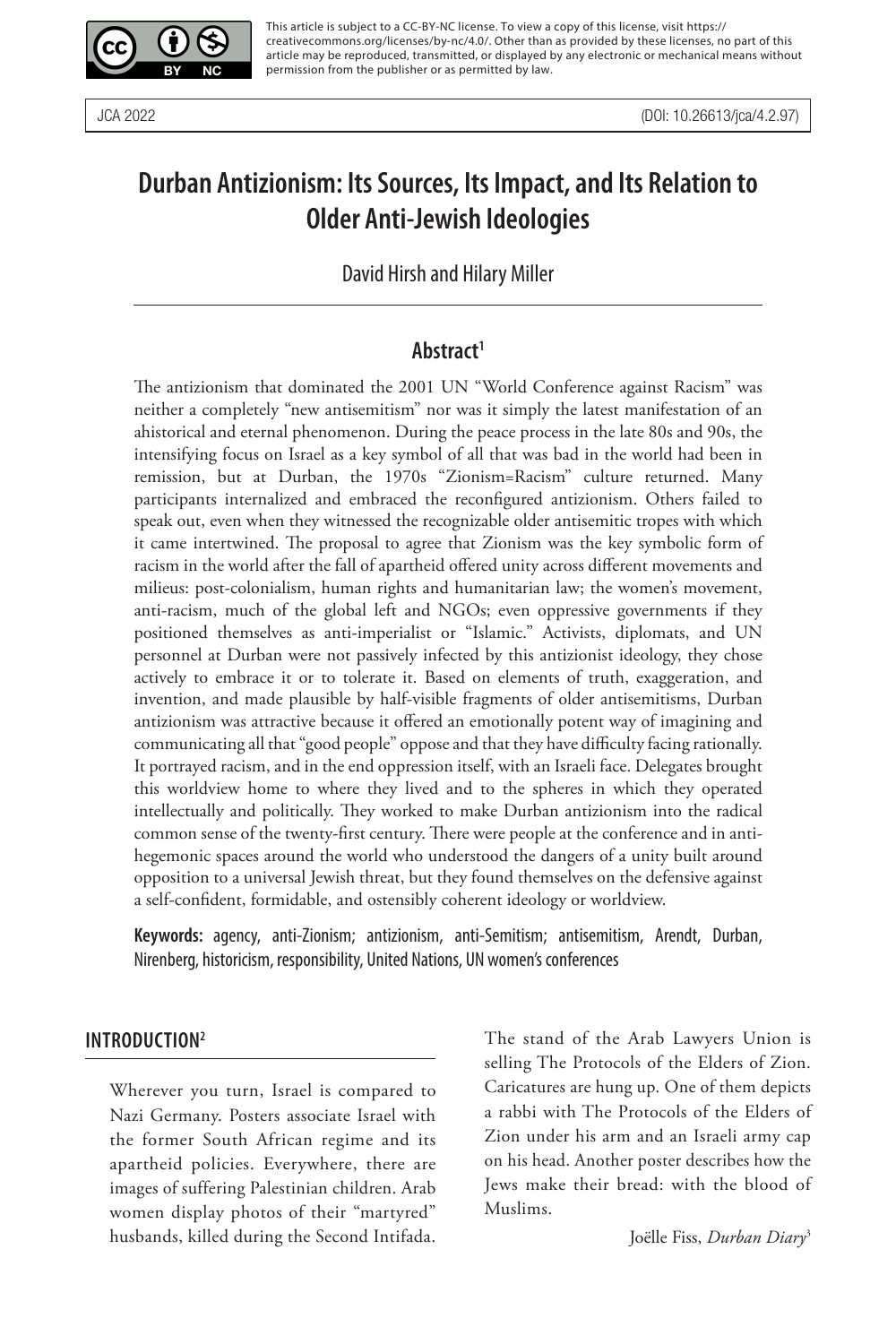Durban was a super-spreader event for a new variant of the antisemitism virus. This new variant was especially well-adapted to thrive in populations which were thought to have already been vaccinated against racism and other bigotries. It had been assumed that the experience of the Holocaust had functioned like a vaccine, achieving effective herd immunity for antisemitism in human populations. It turns out that existing vaccines fail to inhibit the new variant. In fact the new variant has evolved a mechanism that specifically makes use of the complacency caused by the existing vaccination programs to make its way around the natural defenses of populations that believe themselves to be immune to racism.4

Perhaps this 2021 reconfiguration of the virus metaphor for antisemitism helps us to think about the significance of Durban even if we have to overlook, for the moment, the well-rehearsed shortcomings of the analogy. Should one judge that Durban was not especially significant because the antisemitism that erupted there was little more than a continuation of what was always present? Or should Durban be thought of as a moment of creation, of what was at the time named the "new antisemitism."5 The super-spreader metaphor positions Durban as a significant step-change, but not as an innovator of something completely new.

The conference was attended by people from all over the world who were influential, or who would become influential: in government and civil society, in non-governmental organizations (NGOs), as well as in left wing, antiracist, and feminist movements and their associated scholarly spaces. The worldview that was consolidated at Durban was to become influential in academia as well as in human rights and international humanitarian law circles, in teaching, journalism, and the arts, in practical and activist politics and in more scholarly and theoretical thinking.

Key people from each of those milieus had already been finding their ways, by different paths, to similar worldviews that put Israel and Zionism at their center. There was no conspiracy. There was no genius who decided that Durban was the moment to entrench Israel-hatred and antisemitism as the new radical common sense, and who had the political talent to make it happen. Rather, these key people were already infected by the new variant of antisemitism before September 2001. At the conference, they created such a huge viral load in such a small and intense space that a significant proportion of participants took it home and infected, in turn, other influential people in many countries and in distinct social, political, and intellectual milieus.

Over the next twenty years many layers of people were indeed influenced. A call for an academic boycott of Israel was made in Britain in 20026 and has continued to gain legitimacy and traction around the world, to the present day. It functioned as a targeted campaign for the exclusion of Israelis, and nobody else, from the global academic community. More general campaigns for "boycott, divestment and sanctions" (BDS) followed, which functioned as campaigns to exclude Israelis, and nobody else, from the global community of humankind. The boycott campaigns were built on ideological foundations that were taken into the 2001 conference by diverse streams of leading activists and delegates, who succeeded in transforming them into truisms for wider groups of participants.

Campuses around the world were especially affected. The delegitimization of Israel and Zionism, and the acceptance of Israel and Zionism as being materially, symbolically and globally significant, have come to be seen as more and more normal over the two decades since Durban. David Miller, for example, defined his aim as the ending of Zionism "as the functioning ideology of the world."7 These new common sense notions are only enthusiastically embraced by a minority on campus, but that minority has succeeded in forcing much wider layers of people to recognize them as important and legitimate positions in a wide range of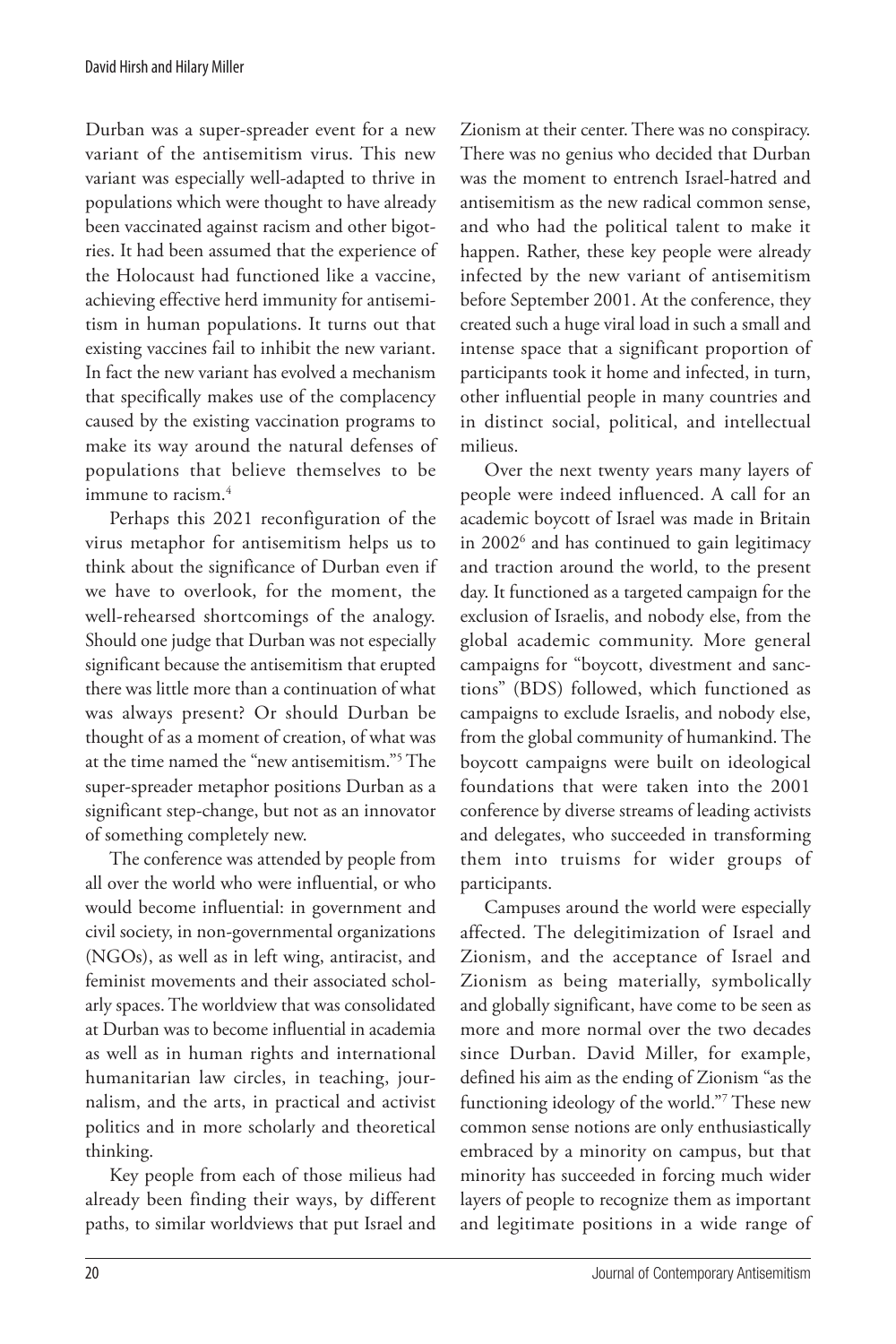debates. The description of Israel as nothing more than a manifestation of European and American imperialism, and as symbolic of colonialism, racism, ethnic cleansing, genocide, and apartheid,8 closely mirrors the language mobilized by students at the Durban youth summit, by justice activists at the Durban NGO Forum, by diplomats at the government conference, and by thousands of protesters in and around the bustling cricket stadium in which the conference was held.

The final arguments over the wording of the official declarations at the Durban conference were scheduled for Saturday, September 8. Because it was Shabbat, many Jewish delegates were excluded, although some attended. In the end, business went on into the evening and observant Jews were then able to join for the end of proceedings. The following Tuesday was 9/11, the day of the attacks on the World Trade Centre in New York and on the Pentagon, and the thwarted attempt to destroy the White House.

Durban was influential in the ways the left, broadly conceived, came to think about the world. In both symbolic and also material ways, Durban can be seen with hindsight to be associated with the twenty-first-century reemergence of a way of thinking that centers Jews in its understanding of universal problems. 9/11 was perpetrated by a movement that embraced antisemitism and antizionism, without finding the distinction between the two significant. 9/11 saw radical totalitarian politics, which defined itself in relation to its own reinterpretation of the texts and symbols of Islam, come to global prominence. The parts of the left that were especially vulnerable to antizionism had significant commonalities and points of contact with the factions that defined themselves by these twentieth-century political interpretations of Islam. They both understood the world as being fundamentally divided between what might be called "imperialism," "capitalism," "modernity," "Judeo-Christianity," or "the West," on the one hand, and victims of that formidable global system of domination, on the other. Many were ready to overlook the potential for disagreement around issues like democracy, human rights, women's rights, LGBT+ equality, freedom of speech and pluralism. The left seems largely to have forgotten the experience of going into coalition with fellow "anti-imperialists" in Iran during the 1979 revolution. There, much of the left had helped Khomeini consolidate his power before it was then murderously suppressed and defeated by the new regime.

This paper starts by looking at the ways in which Jews at the Durban conference were themselves alienated from a social space in which they had felt they belonged, by the acceptance of the idea that Zionism was the key racism in the world and that Zionists were oppressors. They looked for solidarity against the antisemitism they felt they were experiencing and they found little.

The paper goes on to focus on the relationship between this Durban antizionism and other, older anti-Jewish ideologies. It finds a route through some of the debates about the alleged historical essentialism of Nirenberg's anti-Judaism, on the one hand, and the Arendtian focus on geographical, temporal and social specificities of each distinct anti-Jewish movement, on the other. This leads to a consideration of agency and responsibility for a form of antisemitism which is angrily denied by those who appear to embrace and carry it. This question of agency is one of the key problems with the metaphor of antisemitism as a virus. The paper tentatively suggests ways in which we might think of antisemitism in a functionalist way and ways in which we might draw from the vocabulary of evolution and adaptation to specific environments.

As a case study, the paper traces an antizionist thread from the UN women's conferences, starting in 1975, through the time of the peace process, and into Durban. It suggests that one might look at a number of other threads which similarly connected Durban back to the UN "Zionism is racism" culture of the 1970s. Although antizionism was not dominant on the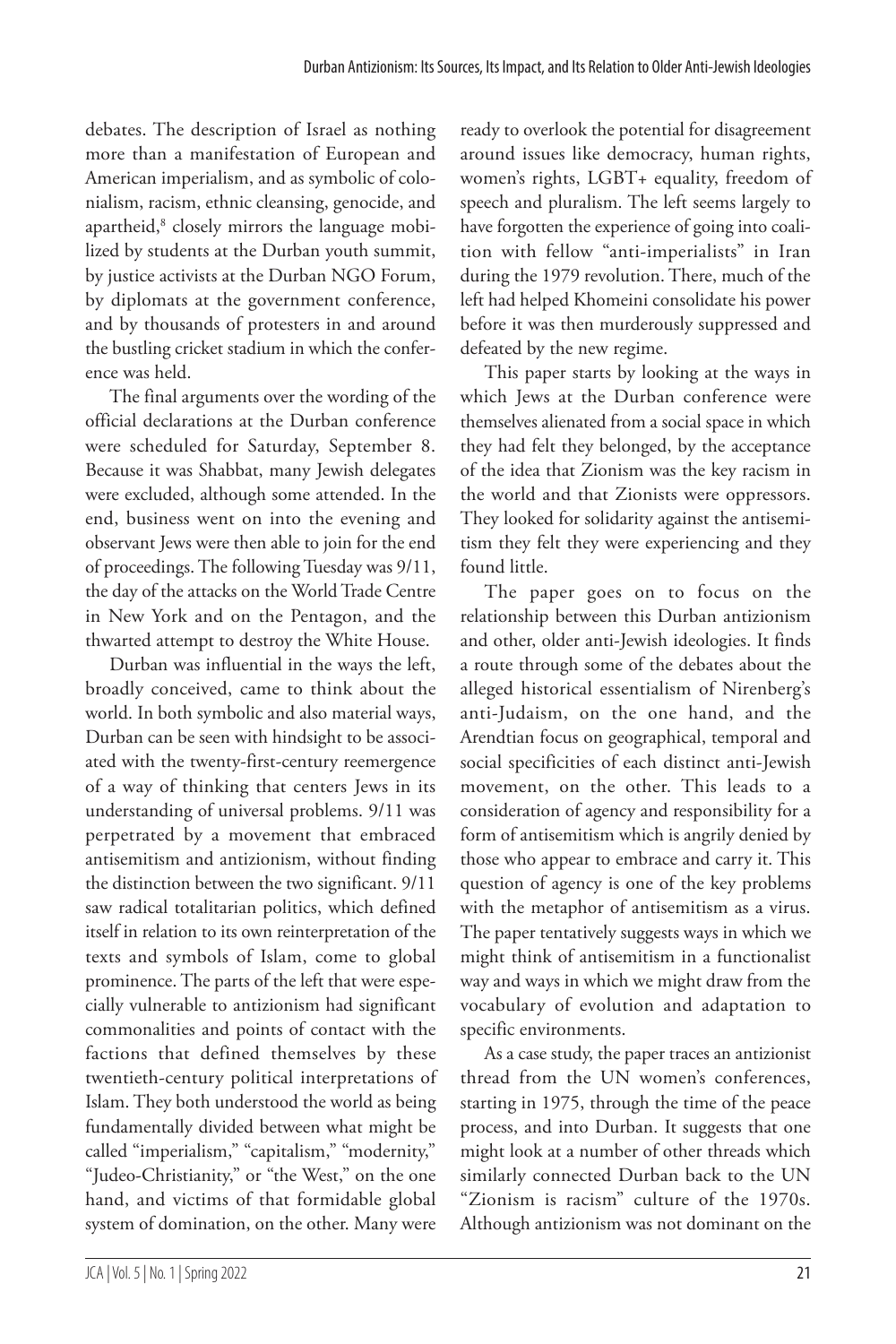left in the 80s and the 90s it was kept alive in a number of specific social spaces by committed supporters. That is one reason it was able so ferociously to reemerge at the Durban conference.

# **DURBAN AS A TRAUMATIC EVENT FOR JEWISH PARTICIPANTS**

One of the characteristic impacts of antisemitism is to exclude Jews from places where they feel a genuine sense of belonging. Antisemitism alienates Jewish members of any community where it is tolerated. It constructs Jews as alien, accusing them of simulating loyalty, while really betraying their ostensible community to their actual Jewish interests. Jews in fifteenth-century Spain were forced to convert or were driven out of the country. Alfred Dreyfus was accused of using his position as an officer in the French army to spy for Germany. The Rothschilds were accused of fomenting the First World War and financing the war effort of every belligerent state against the others. "Jewish finance" was accused of pushing the British Empire into the Boer War in the interests of its gold and diamond investments.9 German Jews were stripped of their citizenship by the National Socialist movement and were later stripped of all other remaining rights. Prominent universities in the United States put racial quotas on Jews in the 1930s, which remained, for example at Yale, until the 1960s. The "America First" movement argued that Jews were trying to draw the United States into the war against the Nazis against its own interests. In 2007, John Mearsheimer and Stephen Walt published an ostensibly respectable academic thesis that the "Israel Lobby" had been decisive in sending the USA to war against Iraq against its own interests.10 Jewish feminists in the 1980s were accused of betraying their Palestinian sisters on account of their "Zionism," and were excluded from the Spare Rib collective, amongst other feminist spaces. Jewish academics who opposed boycotts of Israeli colleagues were treated in their trade unions as disloyal to the principles of solidarity and in their universities as unscholarly. Jewish Labour Party members in Britain were accused of disloyalty when they spoke out against the antisemitism of the Jeremy Corbyn faction. Jewish lesbians were excluded from the Chicago Dyke Marches due to their alleged failures of intersectional solidarity. Antisemitic replacement fantasists on the right seek to warn white people that Jews are bringing in non-whites to replace them and on the left they seek to warn non-white people that Jews are bringing in white colonists to replace them.<sup>11</sup>

Antisemites have not always held state power and alienation from spaces in which Jews felt they were at home has not always ended in death. But the act of constructing Jews as disloyal to their nation, their class, their sex, their sexuality, their community of scholarship, their fellow trade unionists; the act of constructing Jews as disloyal to humankind as a whole, is a familiar one. It is traumatic to be constructed as disloyal and dishonest by one's own community. To feel at home is to feel that people around you accept you as one of them, to feel that they value you as you value them and to feel that you share basic notions of what is important. It is to feel that people will stand with you if you are threatened and to promise that you will stand with them if they are threatened.

Many Jewish participants at Durban experienced a sudden and complete alienation from the global community of anti-racism, from the social space of which they had felt themselves to be a part. Their anti-racism was not transactional, it was not offered in exchange for reciprocation against antisemitism. But when solidarity was appropriate and urgent, it did not materialize from those who purported to stand against racism, xenophobia, discrimination and *all* forms of hatred. The conference was a concentrated and intense event. Jews in the antiracist world had experienced antizionism before but what was new to many at Durban was the experience of antizionism as a hegemonic ideology and as something that their anti-racist colleagues either embraced with enthusiasm or feared to oppose. Criticism of Israel, antisemitic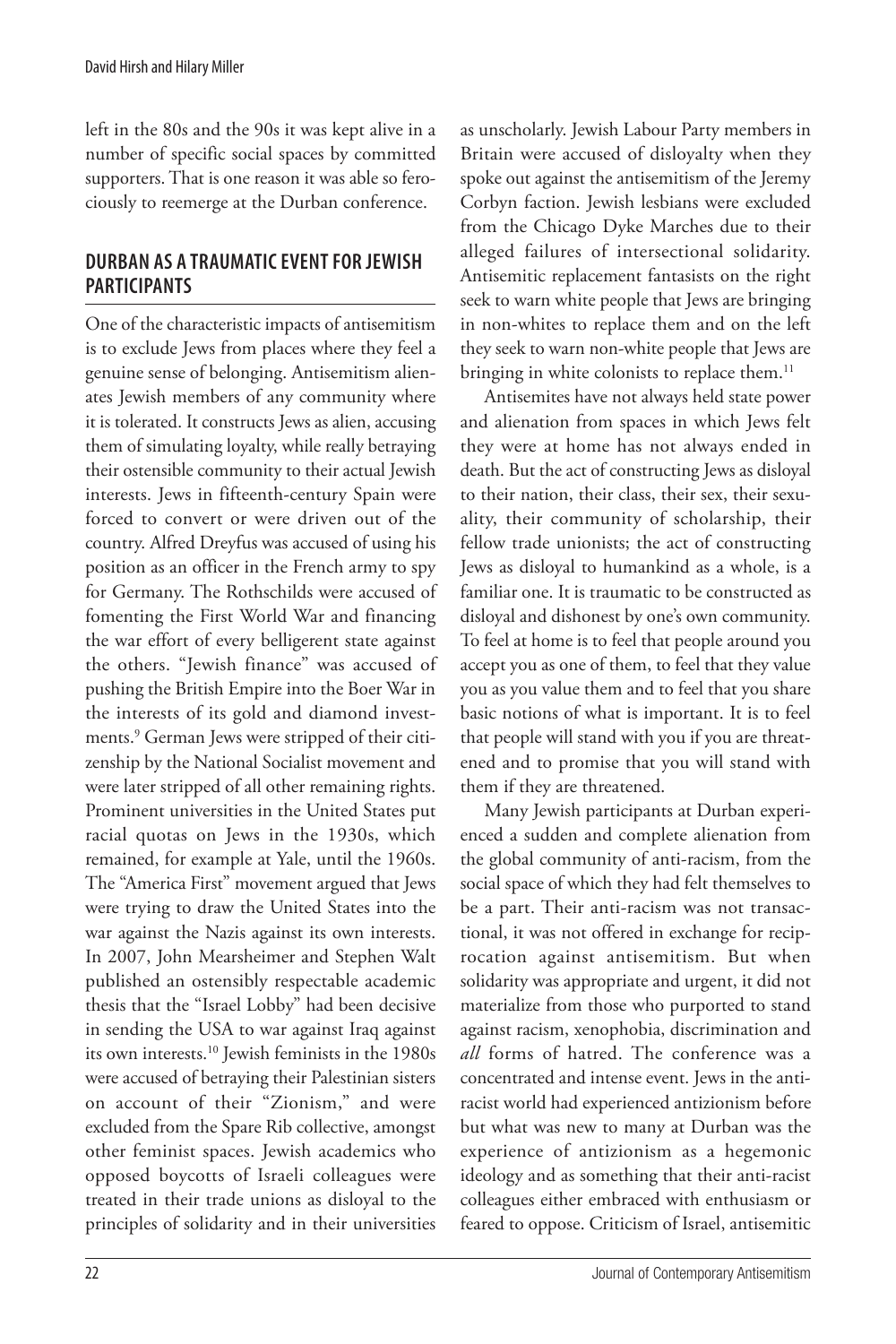tropes, Jew-hating crowds, the centering of Zionism as a key global enemy and the singling out of Jewish delegates as representative of it, swirled one into the other, around the meetings, the streets, and the spirit of the conference.

Some of the Jews who were present at Durban, and who we interviewed, report that the 9/11 attacks felt entirely in keeping with the atmosphere of fear and unreality, which still enveloped them on Tuesday morning. Others report that 9/11 made Durban feel like it had never happened, and an ordinary kind of rational, political, and emotional processing of what had happened was abruptly cut off by the enormity of the new event. Many report that Durban changed their lives and many of them have devoted the two decades since to resisting and critiquing what they experienced as exclusionary antisemitism which has the potential to cause significant harm.

# **DURBAN ANTIZIONISM IN RELATION TO PREVIOUS ANTI-JEWISH IDEOLOGIES**

Left-wing antisemitism was not new at Durban. For as long as there has been a left, there have been authentically left-wing currents tempted by antisemitic shortcuts to making sense of the world, and tempted by shortcuts to liberation. There have always also been other left currents which recognized and resisted antisemitism. Moshe Postone writes that antisemitism can appear to be anti-hegemonic: "to be the expression of a movement of the little people against an intangible, global form of domination."12

Left antisemitism was not new at Durban, but neither, even, was the anti-Jewish ideology or worldview of *antizionism*. There has been anti-Zionism since the 1890s. There had been Jewish opposition to Herzl's call for Jews to migrate to Palestine and build a nation state there. There was debate amongst Jews about how to best deal with the antisemitism that they faced. But after the Holocaust and after 1948, antizionism appeared in a world which had been wholly, materially transformed for Jews since those old-time debates about Jewish strategy. Antizionism now presented itself as the innocent inheritor of those older movements; but the pre-war arguments had not been won or lost, the arguers had been obliterated. Socialists, Zionists, Bundists, assimilationists, and traditionalists were murdered together by the Nazis. What could opposition to Zionism possibly mean now, in a world where Jews had been driven out of Europe anyway, where Jews lived under Stalin's totalitarian terror and where life in the Middle East was being transformed by ethnic Arab nationalist movements throwing off the old European empires? And in a world where Jews in Israel had prevented themselves from going the way of Jews in Europe?

The new antizionism was not a critique of an idea, it was an ideology that designated the Israel that now existed as being racist in its very essence. The antizionism that was to erupt at Durban had been pioneered by the antisemitic and totalitarian propagandists of the Soviet Union, after the Jewish world had been radically and materially transformed in the twentieth century, but long before 2001.13

Jews were targeted by antizionism as early as 1951. Rudolf Slánský, the leader of the Communist state in Czechoslovakia, was "found guilty" of "bourgeois Jewish nationalism," and hanged, together with his mostly Jewish comrades. In 1968, Jews who had been loyal to the Communist regimes in Poland and East Germany were purged from positions of power and influence after being accused of "Zionism."

"Tel Aviv and Pretoria are akin, just as Apartheid in the South African Republic and Zionism in Israel are simply different brands of racialism,"14 wrote N. Oleynikov in 1977, for TASS, the official propaganda organ of the USSR. Soviet antizionism was not "criticism of Israel," nor was it related to the local conflict between the Palestinians and the Israelis, it was a universal ideology of Jewish evil influence. In the newspaper *Izvestia*, the 1975 article titled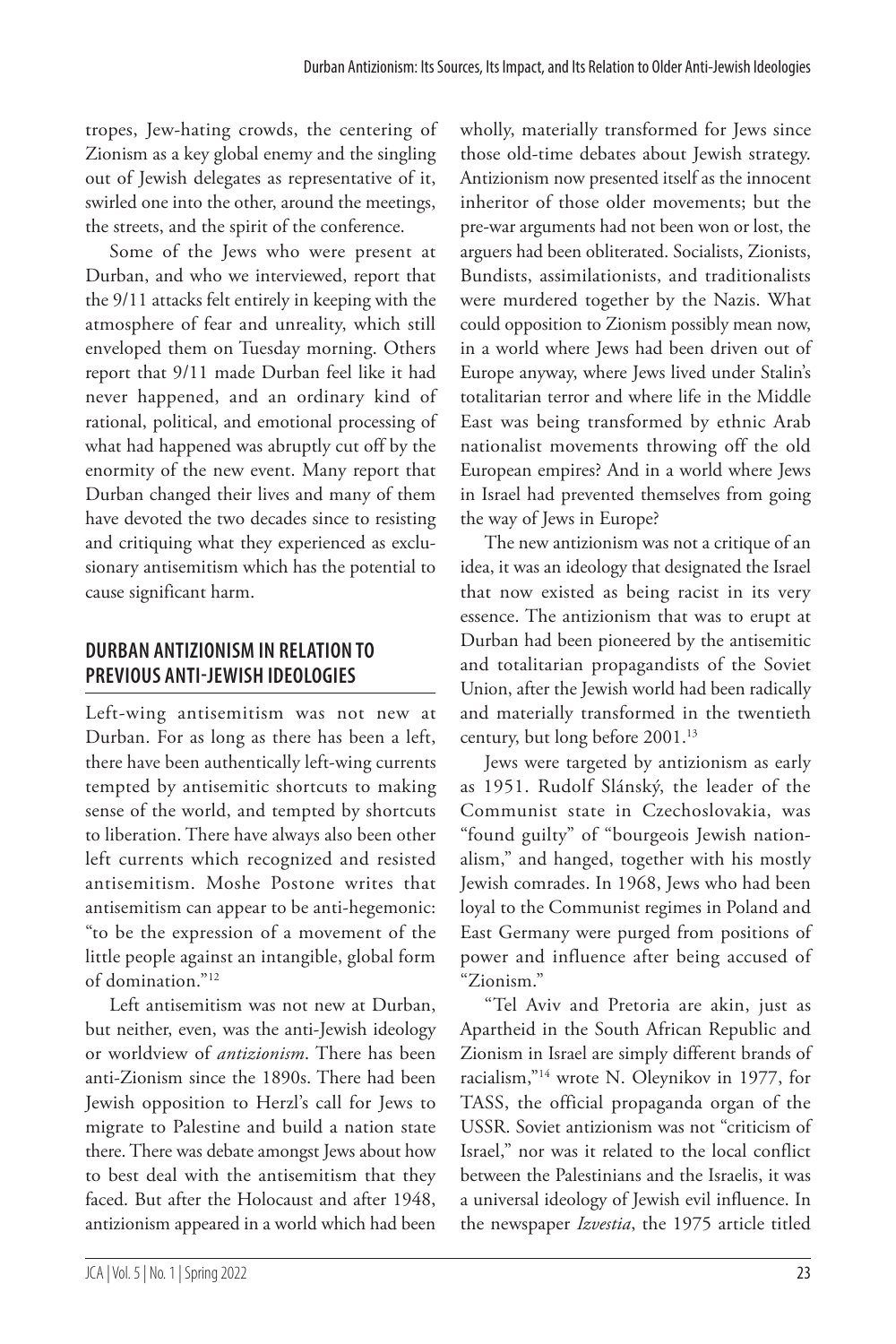"The Criminal Handwriting of Zionism" proclaimed:

Israeli aggression, which maintains the entire Middle East, as well as the whole world, in a state of tension, has for many years been "substantiated" by Zionist ideology. Zionism has taken to extremes Judaism's assertion that the Jewish people is "God-chosen" and "exclusive" and is superior to other peoples.<sup>15</sup>

Antizionism was here positioning everything bad in the world to be caused by Zionism and the evil of Zionism to be a direct outcome of the essential evil of Judaism.

Antizionism had also become a common thread in left wing, Arab nationalist, and Islamist understandings of their shared enemy, whether named "imperialism," "the West," or "modernity." Campaigns to construct Zionism as a form of racism and apartheid had already been raging in the 1970s.

In Israel's early years there had also been much left-wing warmth towards it. Zionism was thought of as the movement of the "oppressed" from Europe and Russia. Zionism's role as a movement of the oppressed Jews from the Middle East and Africa was less well understood. Israel was thought of as a pioneer of socialist and "progressive" institutions and cultures, as a motor for economic development and as an enemy of British imperialism. In the 1980s and 90s, at least within mainstream democratic left and liberal opinion, the demonizing narratives of Israel had been kept marginal by the widely shared hope that peace would soon be realized between Israel and its neighbors. Israel was not thought of as an evil to be eradicated but as a potential constituent of a new, peaceful, democratic, and liberated Middle East.

When the peace process began to collapse and the Second Intifada raged, the barriers confining antizionism to the margins of left and liberal opinion began to collapse, too. For some, this happened as early as 1995, when Israeli Prime Minister Yitzhak Rabin was murdered by a Jewish Israeli opponent of Palestinian independence. So even the post-peace process resurgence of antizionism predated Durban by up to six years. Many on the left gave up on the peace process during Benjamin Netanyahu's premiership from 1996 to 1999, which they interpreted as indicating the end of Israeli support for a Palestinian state. Ehud Barak was elected with an Israeli mandate to make the deal, but within a year the Second Intifada had erupted and Yassir Arafat appeared to be unambiguously re-committed to the destruction of Israel and to the rejection of a Palestinian state alongside Israel.

At the Durban conference, an ostensibly coherent and specifically antisemitic way of seeing and understanding Israel was pushed hard. Contrary to appearances, antisemitism is never really about Jews, and antizionism is not really about Israel. Both are ways of projecting all that is bad in the whole world onto an "other." At the "World Conference against Racism" the evil that needed explaining was racism.

Hannah Arendt wrote that antisemitism makes Jews into the keys of history. She meant that for the antisemite, history can only be understood via the role of Jews in it. Everything that happens in the world seems to make sense to those who believe that the Jews are the real root cause of it. Antisemitism is conspiracy fantasy. In architecture, a keystone is the single wedge-shaped block at the top of an arch without which the arch would fall. Durban antizionism was a worldview which made Israel into the keystone of a global, interlinked and coherent system of oppression.

In his huge work of history, David Nirenberg shows what each anti-Jewish movement has in common with the others. He tells a single story of the development of "Anti-Judaism" over thirty centuries.16 Yet in her equally impressive "Origins of Totalitarianism," Arendt warns us not to essentialize antisemitism as a single determining fact of human history.17 She emphasizes the aspects of antisemitism that are specific to the particular antisemites who mobilize them, and to their particular purposes. She pays attention to the different times, places, and societies in which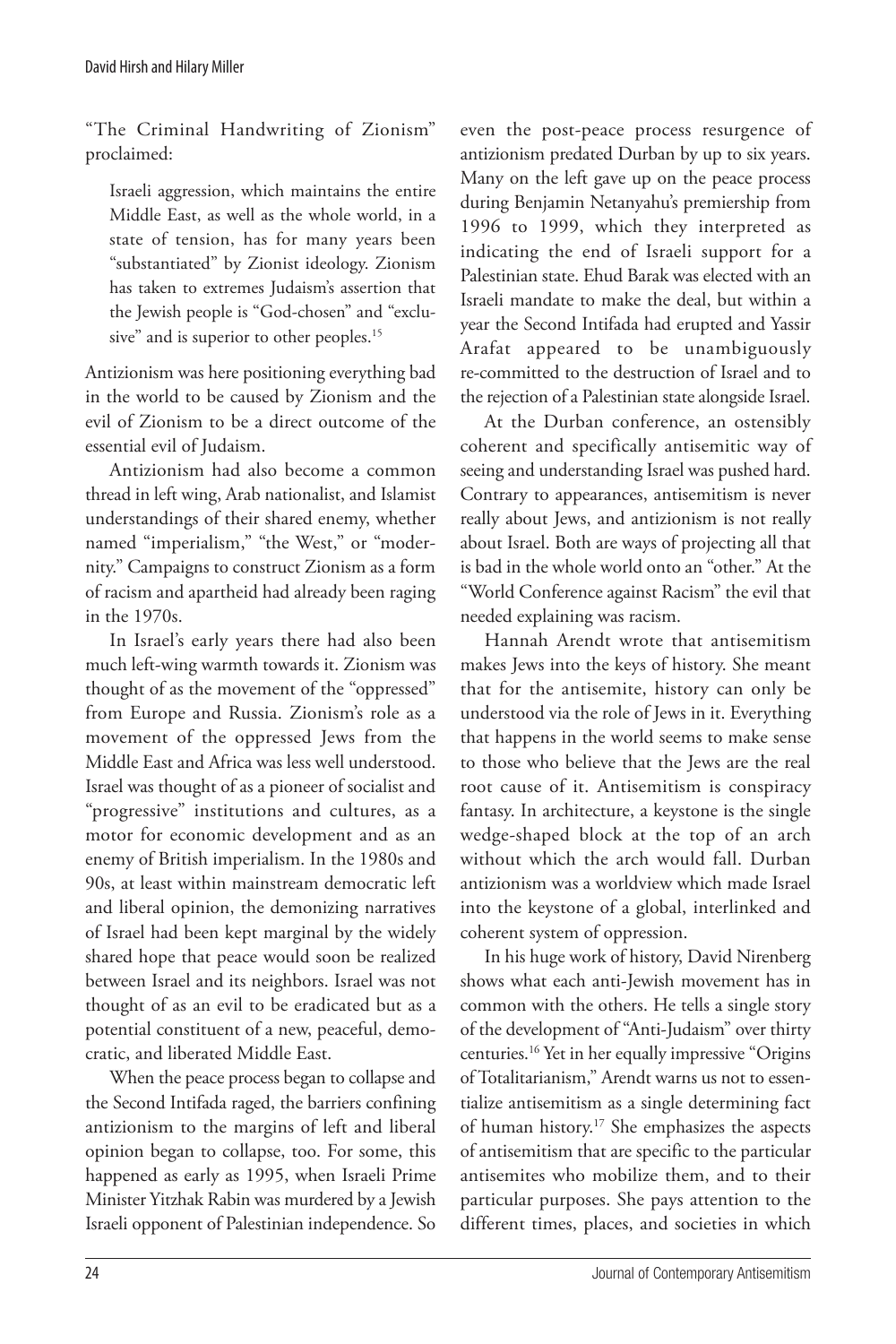antisemitism finds new forms even if the new forms borrow, but reconstruct, emotionally powerful language and tropes from previous ones.

In the spirit of Nirenberg's understanding, we can see that Durban projected racism, the thing which is most hated and feared in twenty-firstcentury society, especially amongst the left and liberals, onto Israel. Previous antisemitisms had projected their own conceptions of pure evil onto "the Jews": the rejection and murder of the universal God, a murder ritually reenacted on children; the rejection of progress and modernity; the clinging to reactionary tradition; betraying their community be it nation, class, people, or humanity. Both those who hated "socialism," and those who hated "capitalism," which had been rechristened "neoliberalism" by the time of Durban, gave what they hated Jewish faces so everyone could grasp the depth of the evil in their hearts and in their bones.

In the spirit of Arendt's understanding, Durban antizionism, and the way it resonated and caught on, tells us something about our own society in the twenty-first century. This anti-Jewish ideology is not just the latest head of an eternal monster, which grows anew each time the old one is cut off. Durban tells us nothing about Jews or Israel but plenty about the particular society in which people pick up old bits and pieces of discarded antisemitism and use them to build their own way of dealing with what they find unbearable. Antisemitism, and antizionism too, are not only effects of "society," they are ideologies which specific human beings construct and use for their own purposes.

## **AGENCY FOR AN ANTISEMITISM THAT ITS PROPONENTS DISAVOW**

However when I tried to air some of these problems in conversation with UCU activists I encountered a sense of honest bewilderment that I could possibly have any objection to Ken Loach. The idea was unthinkable. . . .

Sarah Annes Brown18

Sarah Annes Brown writes of the "honest bewilderment" she observed when union activists were told that one of their socialist heroes had a record of engaging in antisemitic rhetoric. The question of human agency is challenging in this context because the people who pushed antisemitism at Durban thought of themselves as good people seeking justice, and as people who stood firmly *against* antisemitism. In general, the denial seems genuine, even if its shrillness and certainty may sometimes point in the direction of unacknowledgeable doubt. The denials are also characteristically followed by aggressive counter-accusations that the very suggestion of antisemitism itself could only be understood as evidence of Jewish dishonesty and double-dealing.<sup>19</sup>

It is often said that Israel's bad behavior is the cause of the "new antisemitism" variant but, in truth, the antisemitism is caused by the ways in which people make sense of Israel's behavior, as they describe and imagine it. Antisemites are responsible for the antisemitic things they say and do. They are responsible for their own ignorance and for their own mechanisms of denial.

The somewhat clichéd metaphor of antisemitism as a virus rather sides with the ahistorical Nirenberg picture of antisemitism. It also seems to absolve antisemites of agency. Those who attended Durban were not passively infected by antisemitism. They decided to embrace it. Many who did not go so far as to embrace antisemitism either denied or trivialized it. Participants were offered an ostensibly coherent worldview which resonated emotionally and powerfully, albeit perhaps for reasons of which they were not fully aware. Because, as Karin Stögner argues, antisemitism is itself a quintessentially intersectional ideology, it is well suited to function as a unifying framework for people embedded in different religious and political traditions, as well as people situated in different parts of complex global power structures.<sup>20</sup> But they wanted to be unified and they valued the unity that it brought.

So we insist that antisemites, that is people who embrace and who legitimize antisemitic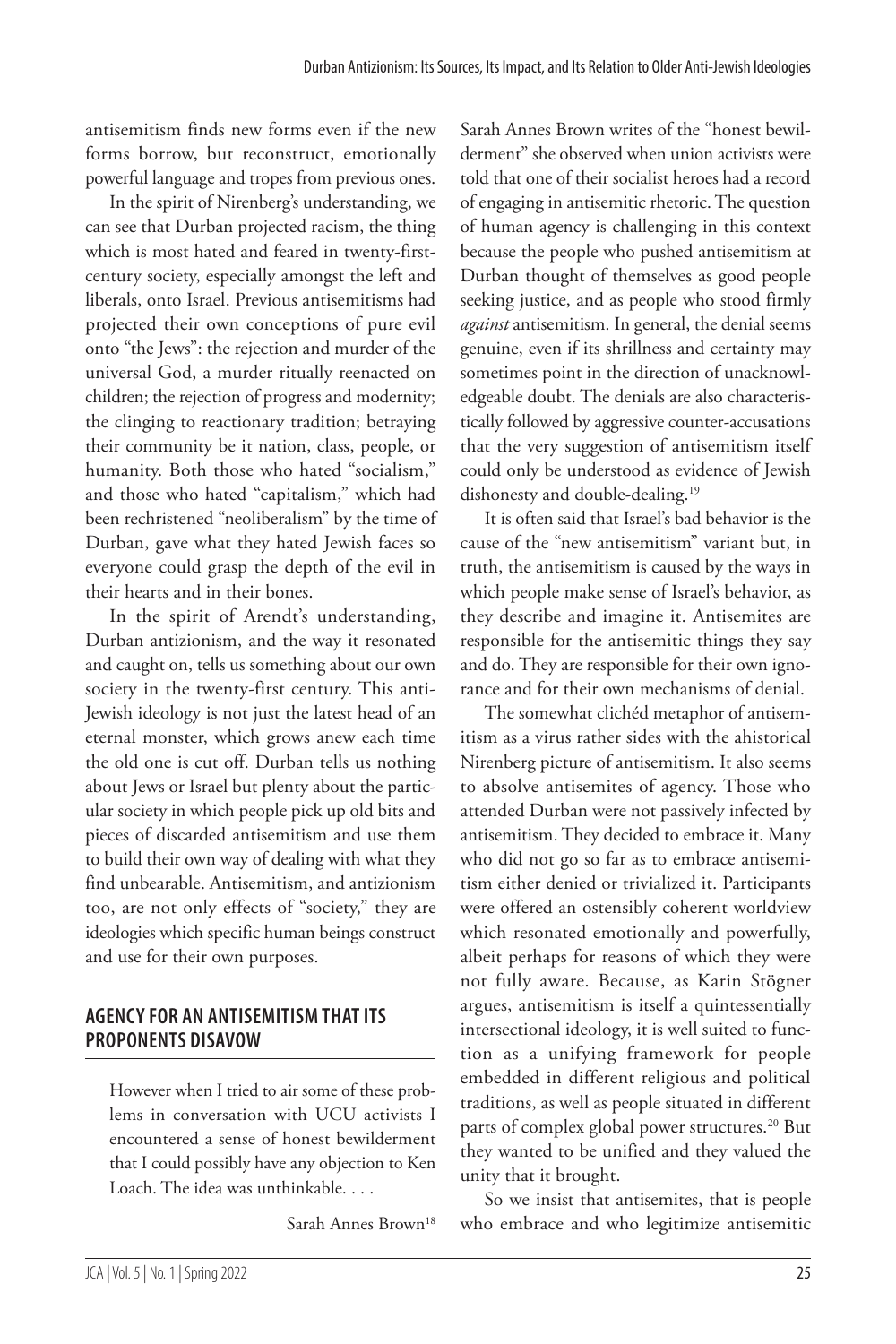worldviews, have agency and that they are politically and morally responsible for what they do. But we also observe that they are often clear about their own subjective opposition to antisemitism. They insist on their own innocence. We also observe that some at Durban appeared fully conscious and rather relaxed at the prospect that their antizionism could, and would, be instrumentalized for the advancement of openly antisemitic purposes. At Durban, they could see the antisemitism quite clearly, around them. But still they chose not to notice it, not to understand it, to disavow it or simply to downplay its importance or significance. Was not the antisemitism, which did not exist, caused by Israel?

Antizionists had fought hard for Israel and Zionism to be at the top of the agenda of the "World Conference against Racism" long before anyone arrived in South Africa. One of the planning conferences was held in Tehran. The Iranian government did not grant visas to Israeli passport holders or to people associated with Jewish non-governmental organizations. They were thus barred from contributing to the writing of the Durban Declaration and Program of Action which would be adopted months later at the government conference. This was a clear violation of the rules and norms of the UN, but one which was allowed by other delegates to stand. The draft text, proposed by the Organization of the Islamic Conference (OIC), and adopted at the Tehran conference, referred to Israel as "a new kind of apartheid," and a "crime against humanity," while it designated "Zionism" as a "form of genocide." At the follow-up Geneva conference, the OIC delegates also sought to dilute any mention of "Holocaust" to "holocausts" in an apparent effort to normalize the Nazi genocide of the Jews in Europe.

Agency and responsibility for antisemitism are difficult to pin down but it is clear that there were many at Durban, such as the Iranian government delegation, who endowed no significance to nice distinctions between hostility to Jews, to Zionism, and to Israel, which are held by subjectively antiracist antizionists to be of crucial significance. There were many at the conference who were quite prepared to work alongside antisemites in the construction of declarations against racism and more still who were prepared to downplay the significance of antisemitism. The minority which stood up against antisemitism during the process was marginalized, delegitimized, and was itself denounced as racist. This was allowed to happen by the mainstream of the global antiracist movement.

# **A FUNCTIONALIST WAY OF UNDERSTANDING ANTIZIONISM?**

The fact that a variant of antisemitism is so well suited to the purpose of unifying disparate individuals and movements in picturing evil as having a Jewish face is not accidental, nor is it a product of conspiracy, nor simply is it a given fact of human history. The antisemitic notion of "the Jews" has evolved through the profoundly changing ecosystems of human history into a nest of emotions, ideas, and images that are perfectly adapted to symbolize the nightmares of the collective subconscious. Antisemitism survived because it could be adapted by social agents to their specific needs in each new context. The remnants of previous variants of antisemitism retained enough emotional potency to make it worthwhile recycling them rather than building from scratch. But, as David Seymour writes, they do not do so without some shame. They disavow the old before they employ it in building the new:

A common characteristic between "classic" and "new" antisemitic ideology is that each begins with a disavowal and a distinction. Both iterations will often begin by acknowledging and lamenting prior forms of anti-Jewish hostility. This opening gambit of disavowal is followed immediately by a distinction between these disavowed ideologies and the writer's own "novel" contribution.<sup>21</sup>

Perhaps, in Darwinian terms, anti-democratic movements that embrace antisemitism thrive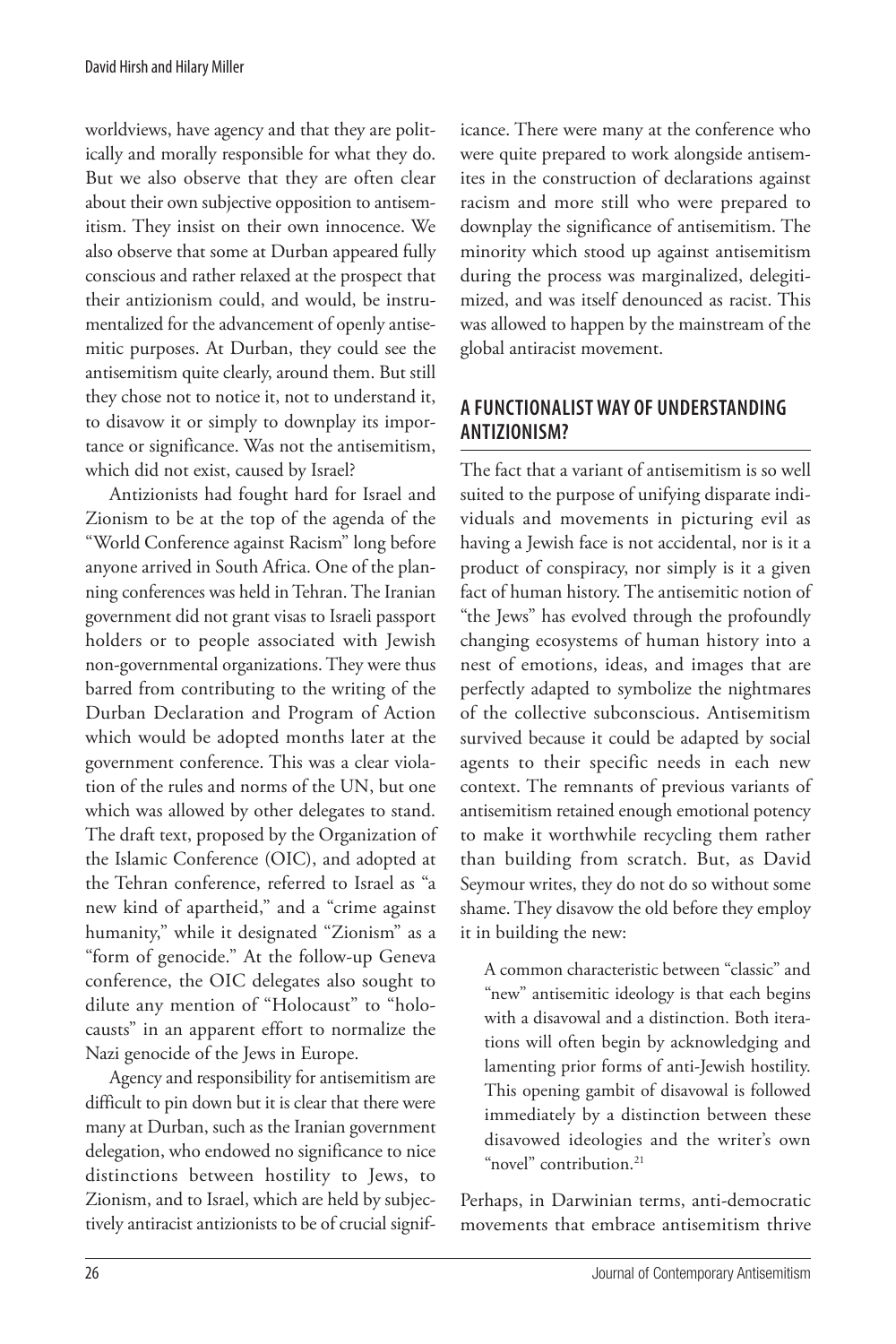compared to the ones that do not embrace antisemitism. This makes sense when one recalls that antisemitism has evolved in ways that are specifically adapted to thrive in the specific conditions of a succession of historical antidemocratic environments. This idea of antisemitism having evolved to be well adapted in particular environments might lead us to try thinking of antisemitism in functionalist terms, not as a virus but as a resource and as a source of power.

Antisemitism is especially attractive when the evil which it is mobilized to explain is too painful to address rationally. What is more profoundly dreaded in America than racism? Is America founded on human equality or is it corrupt in its heart because of its original sin of slavery? In Britain, the partly addressed nightmare is colonialism. Britain was the colonial power and the Israelis overthrew the mandate but now there is a British temptation to project its own partly resolved past onto Israel's present. Today's Europe is founded on the narrative that antisemitism and racism have been transcended and overcome. Europe was often tempted to project its own unacknowledged horrors onto "the Jews" in its midst and onto other "races" outside. Now Europeans can project their own disavowed racism onto Jews who are no longer European; even if about half of Israelis were never European at all and the other half are hardly "not European" in any relevant sense simply on the basis that they were given the choice of death or trying to escape. $22$  It is Europeans who accuse Israelis of failing to learn the lessons of Auschwitz and then of re-importing racism back into the now clean again Europe, in the form of Islamophobia. In South Africa, the global and nation-founding triumph over apartheid can feel like a token victory as hopelessness, violence and inequality persist under a state that appears dysfunctional and quite unable to make life better.<sup>23</sup> The temptation to refocus anger and despair onto an emotionally satisfying symbolic target is irresistible to some. The spirit of Durban, then, was to portray racism, apartheid,

imperialism, state violence, and the negation of human rights as having an Israeli face.

Recently we have seen the appearance of the slogan "Globalize the Intifdada."24 It cements a fantasy of Israel as being symbolic of all evil and it raises a fantasy of the Palestinian struggle as a universal symbol of the innocence and courage of all those who suffer. "Globalize the Intifada" reconstitutes the passion plays of old Europe, by which good people could identify with the divine, and with the ultimate justice which would be theirs. The meek shall inherit the earth. And they shall do so by defeating Zionism.

During the 2021 conflict in Gaza, academics were passing around statements pressuring each other to affirm that the substance of the antizionism that was spread from Durban was integral to their scholarship and to their personal morality.25 Students too, some of whom were not yet born in 2001, are socialized into a culture in which it is common to believe that justice cannot prevail around the world until Israel is destroyed; that racist cops in Minnesota were taught by Zionists how to murder African American men;<sup>26</sup> and that it is legitimate to exclude feminists from asserting pride in their identities, which they locate at the intersection of their lesbianism and their Jewishness, by flying a rainbow flag with a Magen David on it. These are examples of elements of an accepted political culture, which make one's attitude towards Israel into a universal test of one's human value. They constitute antisemitic loyalty tests that exclude Jews.

## **CASE STUDY: ANTIZIONISM AT THE UN WOMEN'S CONFERENCES PREDATED THE PEACE PROCESS, SURVIVED DURING IT, AND FED INTO THE DURBAN CONFERENCE AFTER IT**

Durban antizionism was not authored or organized by a single actor and it was not the product of a secret conspiracy. It happened because of a confluence of factors: a coming together of distinct trajectories into something nearing a perfect storm.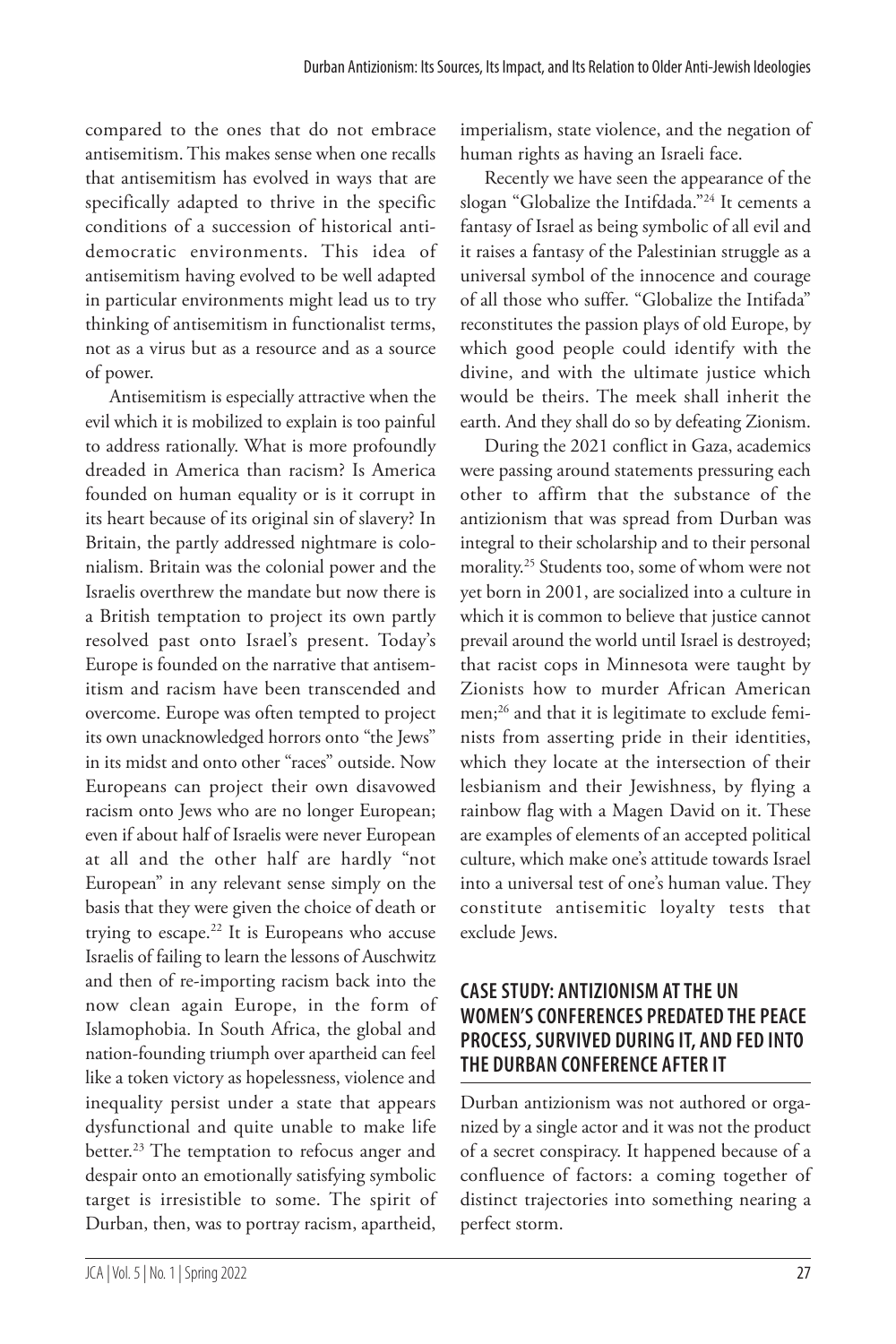One example of a current that fed antisemitism into Durban was the UN women's movement. There was a series of world conferences on women, starting in 1975, which embraced a deepening antizionism throughout the period when most of the broad left had embraced the "two-state solution" that the peace movement was working towards. The women's conferences constituted one unbroken thread connecting the radical antizionism of the 1970s to the 2001 Durban conference. There were others.

UN General Assembly Resolution 3379, adopted in November 1975, declared formally that "Zionism is a form of racism and racial discrimination."27 But this kind of language in official UN documents had itself already been pioneered at the first UN "World Conference on Women" in Mexico City earlier in the year. Delegates there voted to adopt a text that repeatedly listed Zionism among every other "scourge" to be eliminated, such as colonialism, neo-colonialism, foreign occupation, apartheid, and racial discrimination. The "Declaration on the Equality of Women," which ought to have been remembered because it was a historic step forward for the global women's movement, was also innovative as one of the first international documents to label Zionism as a form of racism. The Declaration singles out Israel, and only Israel, by calling on the UN body for women's rights to devote specific assistance to the campaign to realize self-determination for Palestinian women in "their struggle against zionism" and "alien domination."28 It may be remembered how many other nations were fighting "alien domination" at that time, for example within the Soviet Union itself, but of course much more widely too. Cambodian women, Lithuanian women, Polish women, Bosnian and Croatian women, Kurdish and Tibetan women, Tamil women, Tutsi women, women in Indonesia and East Timor, Algeria, and Equatorial Guinea, in Argentina, and Uganda, to name but a few, were not mentioned in the Declaration.

In 1963 Betty Friedan had written of one of the founding texts of Second Wave Feminism, "The Feminine Mystique."29 In 1966 she was the founding president of the National Organization for Women, the key institution of the women's movement in the United States. Friedan led a delegation of American feminists to Mexico City for the 1975 conference in the hope of helping to "advance the worldwide movement of women to equality."30

Born in 1921 Bettye Naomi Goldstein, Friedan was Jewish. She was twenty years old at the time the Holocaust began and twenty-eight when Israel declared its independence. Leah Rabin, the wife of Yitzchak Rabin, who was serving his first term as the Prime Minister of Israel, was also at the Mexico City gathering. When she rose to address the plenary, many delegates booed and walked out. "We shall wait until the exodus is over," Rabin said, with faux patience as more than half of the room poured out of the conference hall at the Mexican Foreign Ministry building.<sup>31</sup>

Friedan recalls feeling shocked by the anti-Americanism, antisemitism, and antizionism that was pulsing through the conference. She felt they served to divert attention away from the goal of the conference, which was to promote the causes of women's rights and women's equality.<sup>32</sup>

Delegates from states that defined themselves constitutionally as "Arab" or "Communist" moved to link the Ten-Year Plan of Action for Women to the abolition of "racism, apartheid and Zionism." The New Zealand delegation head, Whetu Tirikatene-Sullivan, who was of both Maori and Jewish descent, said in response: "If Zionism is to be included in the declaration, we cannot understand why sexism was not included."33 This followed some wrangling over the claim that the word "sexism" was a "nasty North American neologism."34

At the parallel NGO conference, Jewish feminists faced an equally hostile environment. Many were harassed and intimidated. Friedan herself received anonymous letters warning her not to speak or she would be denounced "first as an American and then as a Jew."35 At key moments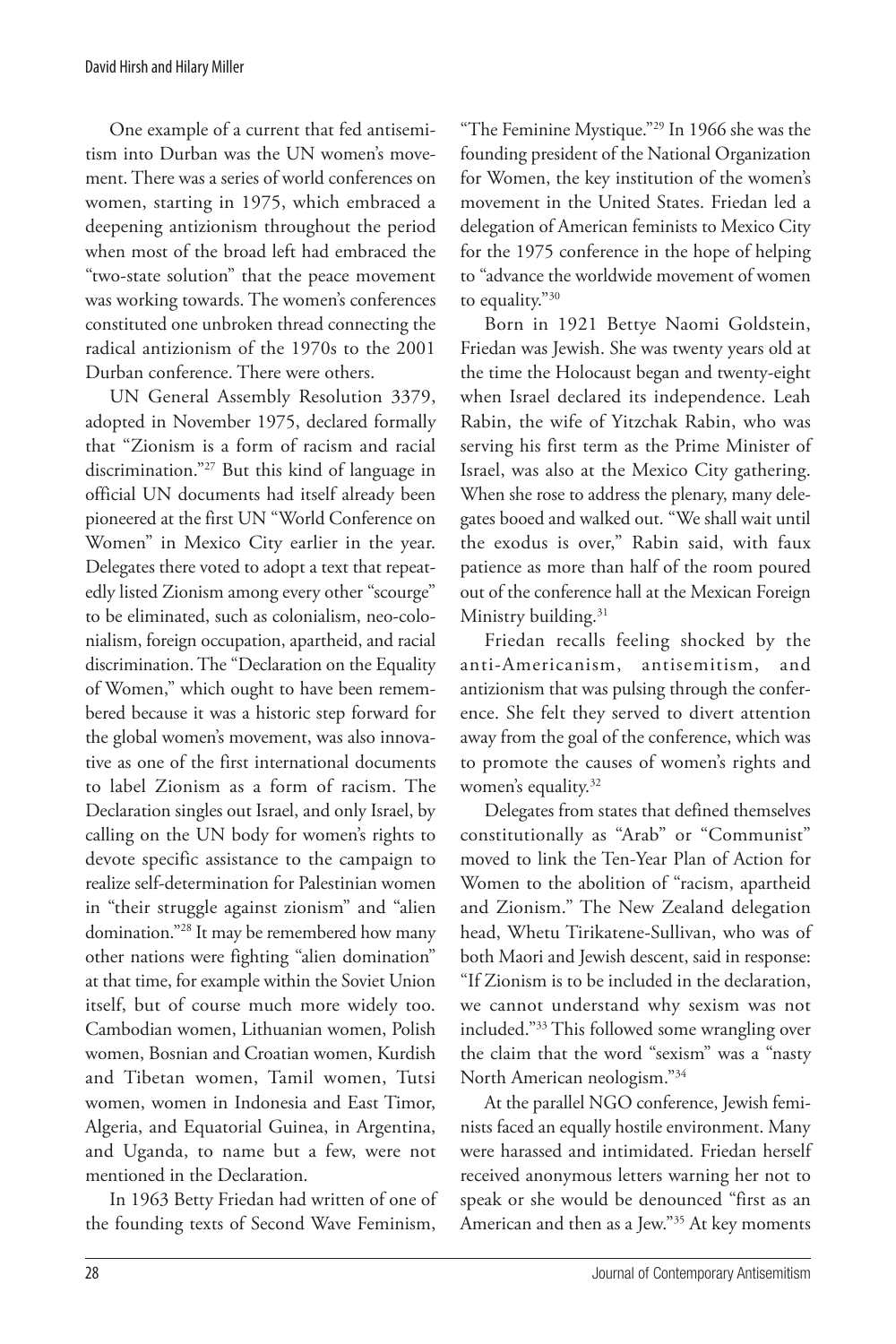microphones were muted and speakers were silenced. Jewish feminists left the conference feeling demoralized: the assault on them as "Zionists" was entirely inappropriate in the context of what they had assumed would be a shared endeavor to advance the feminism shared by women around the world. The follow-up conference in Copenhagen in 1980 again adopted a resolution that defined Zionism as a form of racism and it went further, constructing Zionism as an obstacle to the full enjoyment of universal women's rights. The centering of Zionism as a universal obstacle to all liberation was antisemitic because it put Jewish evil, real, imagined, and exaggerated, at the center of all evils.

The rhetorical attacks on Israel at the UN women's conferences, led by the OIC and by the Soviet Bloc, were part of a concerted effort to make Israel into an international pariah in the way that apartheid South Africa had been.

At the 2001 conference, held in a South Africa still glowing from the victory over officially sanctioned racism there, it must have been clear that there would be a particular opportunity to leverage the portrayal of Israel as apartheid.

# **OTHER THREADS LINKING 1970S ANTIZIONISM TO DURBAN**

Parallel campaigns can be traced through the antiracism conferences, too. These efforts to construct Israel as a unique and symbolic evil in the world also made significant progress at the UN world racism conferences in 1978 and 1983 in Geneva. Apart from the UN women's and the racism conferences, there were other routes to the 2001 Durban event for this same focus on the evils of Israel. They were neither entirely independent of each other nor were they part of a single, organized campaign.

There had been analogous trajectories, for example, in the related UN, activist, and academic worlds of human rights, and international humanitarian and human rights law. Apartheid, for example, was abstracted from the context of South Africa and transformed into an ostensibly universal violation of specific human rights principles, and into a crime in international humanitarian law. But rhetorics of universality sometimes function in the interest of specific particularisms. This danger was realized when the universal standards of humankind were forged into specific traps for the Jewish state, and for its allied Jewish ideology, "Zionism." There were also analogous trajectories within some of the internal political cultures of some of the increasingly influential and vocal non-governmental organizations. Although they saw themselves as taking responsibility for the implementation and monitoring of universal standards, they were similarly not immune to the temptations of a similarly eccentric and particularistic focus on Israel.

Leading tendencies in the left more generally were open to the Durban focus on Zionism. The 1968 "New Left" had mushroomed as a response to Stalinism but it had tended to replicate some of Stalinism's key features: in particular its devaluing of Enlightenment democratic values as "bourgeois," and its raising of a rhetoric of anti-imperialism to an absolute principle, above all other left wing and democratic principles. Class, with its arguably inherent universalism, a structure both of exploitation and of potential liberation, was often decentered and replaced by "race" and then by a rainbow of other "intersecting" "oppressions." With the decline of labor movements in the democratic states and with the collapse of "actually existing socialism," there was movement on the left away from the material politics of making the world better towards performative and symbolic substitutes.

These developments in left-wing thinking and practice were diverse and they led in many directions. But one possibility that they opened up was an intellectual and emotional openness to the kind of antizionism which felt to so many who were at Durban to be radical, exciting, and new. People concerned with antiracism, women's liberation, human rights, and international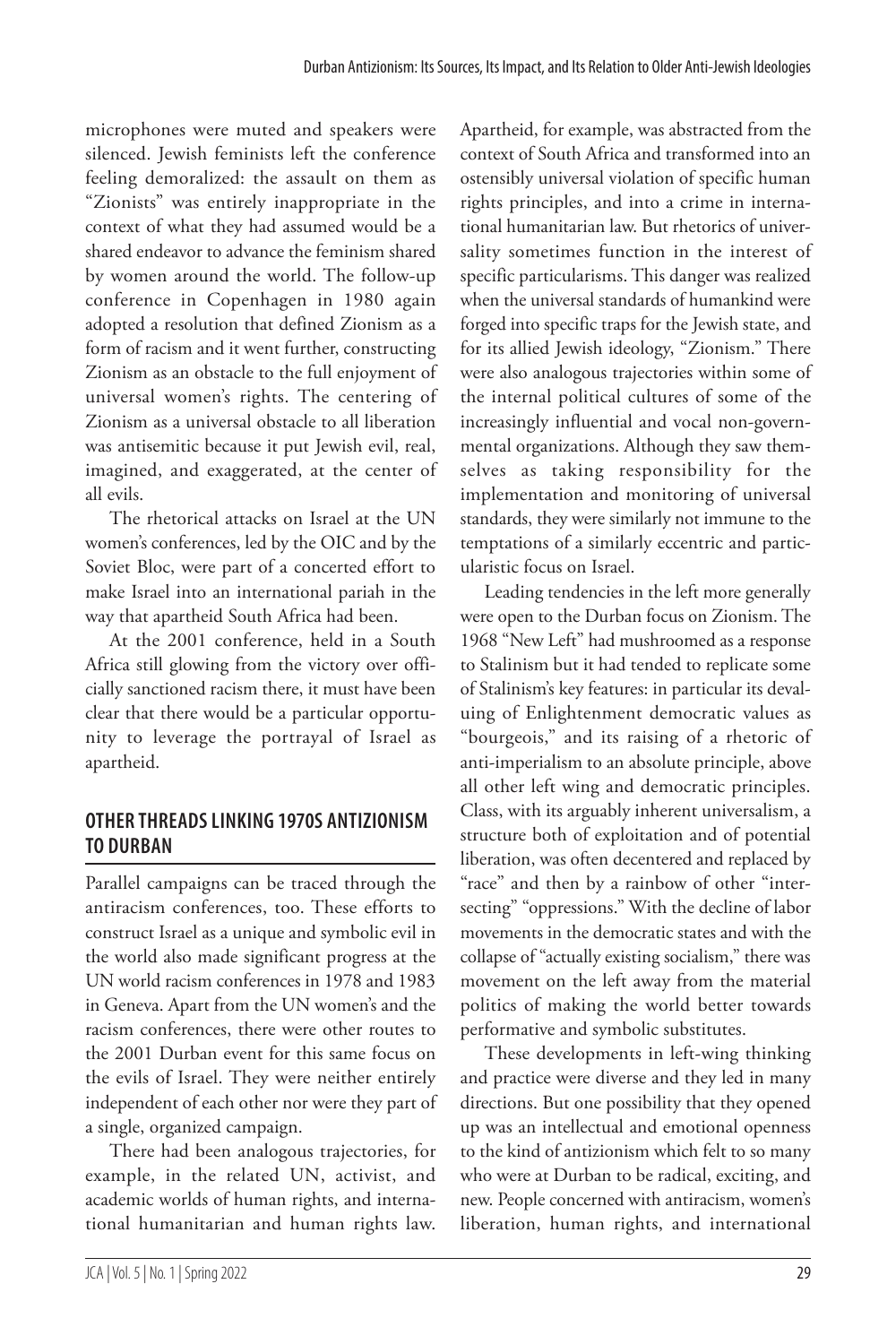humanitarian law and global justice found a way in which they could feel united and confident. The left had lost the possibility of associating itself with powerful "socialist" states and the programmed of harnessing the power of organized labor to realize its restructuring of society was also feeling increasingly utopian to many.

Some heads on the left were turning with interest towards the power of states that ruled in the name of the struggle against imperialism, and towards religious and nationalist political movements which seemed, from afar, to know how to mobilize the oppressed. If the plan was to maneuver close to these new sources of power, values such as women's rights, democracy, the rule of law, liberty, and freedom of speech would need to be firmly subordinated to the overriding principle of opposing imperialism, which was a rhetoric in which these governments and movements were fluent.

One possible shortcut to left and liberal unity, related to these political temptations, was antisemitism. It marked the abandonment of the common project of making the world better and it traded measurable progress for symbolic and emotionally satisfying explanations of why the world was so essentially compromised. What remained for those who gave up the positive project of changing the world was the business of assigning responsibility for the injustices which could not be addressed, and in particular for making sure that they themselves were seen to be not. The danger of a "not in my name" approach to injustice is that concern for one's own moral and political cleanliness may come to seem more important than the seemingly impossible aspiration to make things better. As some social justice movements withdraw from the material world they tended to rely more and more on moral statements of their own innocence and on a performative politics of resistance, which did not aspire, in practical terms, to positive change. The temptation of conspiracy fantasy is always there, together with the temptation to reach for ways of designating others as responsible for, and as symbolic of, that which cannot be addressed. Those held responsible for the state of the world must be formidable, to explain our inability to overcome them, and cunning, to explain why they are able to create such unjust structures, but camouflage them with the appearance of fairness and liberty.

### **CONCLUSION**

This paper has tried to weave together a number of questions, and tentative answers, relating to the antizionism of Durban and its impact on the first twenty years of the century.

We see Durban neither as a moment of creation of something completely new nor as an indistinguishable part of a fundamentally eternal antisemitism. We have described it as a significant moment of crystallization of an antizionist antisemitism, which had roots in the past and continuities with the past, but which also formed something which would be recognizable, important, and influential, into the future. The rewards potentially available for recycling the shapes and emotions of old antisemitic movements into the twenty-first century were significant. But if people for whom positioning on the anti-racist left was important were to profit from them, they would have to formulate their worldview such that it did not remind them either too much, or too little, of other anti-Jewish worldviews.

We have raised questions about antisemitism and human agency. Antisemitism is more than a reservoir of emotionally significant tropes which overflow onto, or which infect, unsuspecting people and movements.<sup>36</sup> Antisemitism is the act itself of picking up these old poisons, reconfiguring them for one's own specific purposes, and those actions successfully constructing significant shared meanings amongst communities of people. We have also used the metaphor of evolution. Antisemitism has evolved in distinct environments in human history to be well-adapted to live in symbiosis with anti-democratic movements. Durban antisemites angrily deny their antisemitism.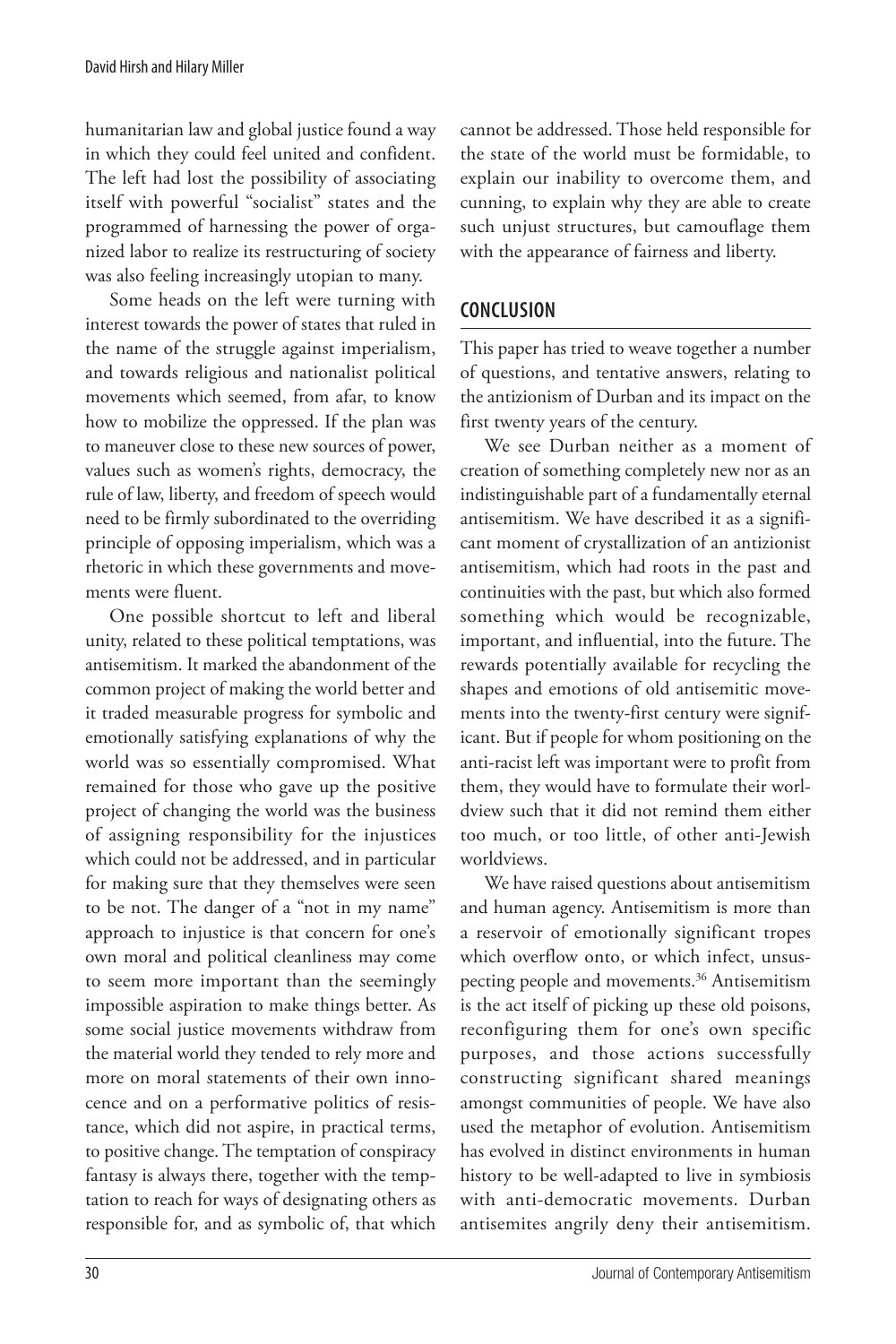While we might accept some of these denials as honest reporting of their own inner subjective feelings, they are not thereby absolved of political or moral responsibility. The contention that antisemitism is caused by the bad behavior of Jews is hardly unusual in relation to ideologies of illegitimate and unjust structural power. Every racism and bigotry contends that the racist or the bigot is innocent while the object of the hatred is actually dangerous and threatening to the happiness of "the people."

The defenders of Durban antizionism endow great importance to the distinction between antizionism as an antiracist movement of the oppressed, and antisemitism as a racist movement of the oppressors. The "Jerusalem Declaration on Antisemitism" takes the key elements of antizionist rhetoric and insists that they are not "in and of themselves" antisemitic.<sup>37</sup> But we should be concerned with those key elements as they appear in the world, not as they appear in the defensive imagination of the Declarationists. The antizionism that erupted at Durban, the antizionism that constitutes a worldview, the antizionism that constructs an ideology around an invented caricature of Israel and the antizionism that depicts racism and imperialism with an Israeli face—this antizionism fits comfortably into a series of historical phenomena: Christian, anti-capitalist, anti-communist, nationalist, anti-nationalist, and totalitarian antisemitisms.

Perhaps, in a sense, the questions of when antizionism becomes antisemitic, or whether antizionism is antisemitism, are redundant. Antizionism in the twenty-first century, as it was crystallized at Durban, is a movement that puts Jews at the symbolic and material center of all that is most feared and hated in the world. The tools of organizing and understanding that Durban offered have been significantly and progressively picked up and honed in the following years. The normalization of antizionism is not yet catastrophic, neither is it unopposed; yet it advances slowly and relentlessly. It clouds scholarly and academic attempts to understand the world; it perverts emancipatory movements; it mis-educates people who grow to become educators, opinion-formers and lawmakers.

Why is this happening now? Perhaps people are always attracted to the notion that they live in the end of times, that this moment in history, the now, is the key turning point. This is an especially present zeitgeist in the twenty-first century. Democracy feels to so many as fragile and discredited as it did to so many of their great grandparents in the 1930s. Humanity is confronted by climate change, COVID, the rise of illegitimate power, and the decline of clarity about legitimacy itself. These all constitute fertile ground for an ideology with the characteristics of Durban antizionism.

Populism is a framework that simplifies social life into a homogenous and fundamentally innocent "people" that is held down and lied to by an elite, which pretends to be democratic and liberal but which really only acts to increase its own money and power.<sup>38</sup> In populist rhetoric, this elite is responsible for conditions of significant exploitation and subjugation, but it disguises the situation with illusions of democracy, freedom of information, the rule of law, free markets, and international cooperation. Insofar as populism is conspiracy fantasy, antizionism is a system of thought that is in keeping with the spirit of contemporary populism. Antizionism makes Zionism symbolic of these powerful and dishonest global elites. Insofar as antizionism disables rational, democratic, and antiracist movements, it also weakens political forces that might be expected to oppose populism.

We are aware of the irony that as we critique the notion that the Jews are at the center of all that is most to be feared in the world, we ourselves are open to criticism that we do the same: that we say that *antizionism* is in danger of becoming a phenomenon that is central to all that is to be genuinely feared in the world. But then, if we are right, that the practice of putting Jews at the center of the world might become globally significant, then we are right to treat that as globally threatening.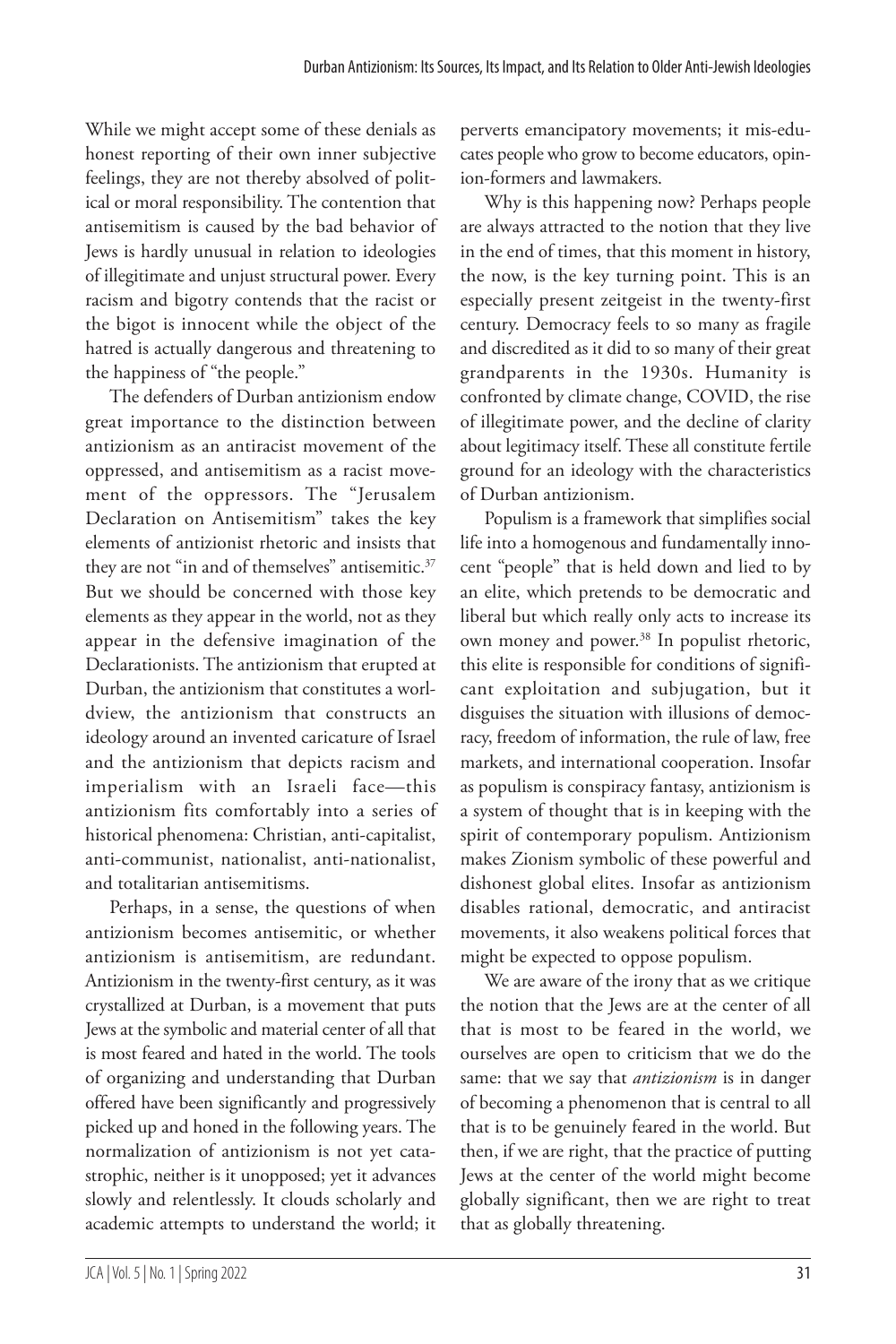### **REFERENCES**

- 1 This paper is dedicated to the memory of Suzette Bronkhorst, who we interviewed during our research, and to her partner Ronald Eissens. They attended Durban together, representing the anti-racism NGO that they had built together in Amsterdam. Suzette, the daughter of an Auschwitz survivor, told us that as Jews they literally feared for their lives in the streets of Durban in September 2001. She told us: "I promised myself I would refuse to let Durban define my life in the way that Auschwitz defined my father's." This was shocking, how could she refer to Auschwitz and Durban in the same sentence? Our research task is to understand why she did that. They were friends and colleagues to many of us and lovers and comrades to each other. Suzette died in October 2021, Ronald in January 2021.
- 2 We would like to acknowledge the input of David Seymour, whose wide reading and thoughtful understanding on the topic of antisemitism has contributed to the development of some of the ideas in this paper. He has set out his account of the relationship between antisemitism and antizionism in David Seymour, "Continuity and Discontinuity: From Antisemitism to Antizionism and the Reconfiguration of the Jewish Question," *Journal of Contemporary Antisemitism* 2, no. 2 (2019): 11–24, accessed October 17, 2021, https://www.degruyter.com/document/doi/10.26613/ jca/2.2.30/html?fbclid=IwAR3\_hRZpON8dozf8yUvoZdTVYdylPDiKfH-ah8CXH-9cznSpIoEFNp5eTi8.
- 3 Joëlle Fiss, "The Durban Diaries," *AJC*, September 17, 2021, accessed October 18, 2021, [https://www.ajc.org/news/](https://www.ajc.org/news/the-durban-diaries-with-an-introduction-by-ajcs-simone-rodan-benzaquen) [the-durban-diaries-with-an-introduction-by-ajcs-simone-rodan-benzaquen](https://www.ajc.org/news/the-durban-diaries-with-an-introduction-by-ajcs-simone-rodan-benzaquen).
- 4 The metaphor of Durban as a super-spreader event was first used by David Hirsh on Twitter and Facebook on August 17, 2021. David Hirsh, "'The 2001 Durban . . . ,'" Twitter, August 17, 2021, [https://twitter.com/DavidHirsh/](https://twitter.com/DavidHirsh/status/1427592079451070467) [status/1427592079451070467](https://twitter.com/DavidHirsh/status/1427592079451070467); and David Hirsh, "'The 2001 Durban . . . ,'" Facebook.com, August 17, 2021, [https://](https://www.facebook.com/dhirsh1/posts/10158024613955918) [www.facebook.com/dhirsh1/posts/10158024613955918](https://www.facebook.com/dhirsh1/posts/10158024613955918). It was also, independently, used by Kenneth Marcus on September 19, 2021. "Fight Racism, Not Jews: The UN and the Durban Deceit Conference Held on September 19, 2021," [https://brandeiscenter.com/resources/videos/,](https://brandeiscenter.com/resources/videos/) transcript published as Kenneth Marcus, "We Must Call for an End to Durbanism," JNS.org, September 20, 2021, [https://www.jns.org/opinion/we-must-call-for-an-end-to](https://www.jns.org/opinion/we-must-call-for-an-end-to-durbanism/)[durbanism/.](https://www.jns.org/opinion/we-must-call-for-an-end-to-durbanism/)
- 5 Phyllis Chesler, *The New Anti-Semitism* (San Francisco: Jossey-Bass, 2003).
- 6 See "Letters: More Pressure for Mid East Peace," *The Guardian*, April 5, 2002, [https://www.theguardian.com/](https://www.theguardian.com/world/2002/apr/06/israel.guardianletters) [world/2002/apr/06/israel.guardianletters;](https://www.theguardian.com/world/2002/apr/06/israel.guardianletters) and Hilary Rose and Steven Rose, "The Choice Is to Do Nothing or Try to Bring about Change," *The Guardian*, July 15, 2002, [https://www.theguardian.com/world/2002/jul/15/comment.](https://www.theguardian.com/world/2002/jul/15/comment.stevenrose) [stevenrose](https://www.theguardian.com/world/2002/jul/15/comment.stevenrose).
- 7 David Miller, "Miller's Contribution to 'the Enemy We Face Here Is Zionism,'" YouTube video, YouTube, February 15, 2021, accessed October 17, 2021, <https://www.youtube.com/watch?v=zrAlJl73NCQ>.
- 8 See, for example, the statement formally endorsed by 168 Gender Studies departments and centers in May 2021 "Gender Studies Departments in Solidarity with Palestinian Feminist Collective," Gender Studies Departments in Solidarity with Palestinian Feminist Collective, accessed October 17, 2021, [http://genderstudiespalestinesolidarity.](http://genderstudiespalestinesolidarity.weebly.com/) [weebly.com/](http://genderstudiespalestinesolidarity.weebly.com/).
- 9 Claire Hirshfield, "The Anglo-Boer War and the Issue of Jewish Culpability," *Journal of Contemporary History* 15, no. 4 (1980): 619–631.
- 10 John Mearsheimer and Stephen Walt, *The Israel Lobby and US Foreign Policy* (London: Penguin Books, 2008).
- 11 Joel Finkelstein et al., "NCRI–AntisemiticDisinformation: a study of the online dissemination of anti-Jewish conspiracy theories," *Network for Contagion Research Institute*, accessed October 19, 2021, [https://networkcontagion.us/reports/](https://networkcontagion.us/reports/antisemitic-disinformation-a-study-of-the-online-dissemination-of-anti-jewish-conspiracy-theories/?fbclid=IwAR1Iz8n1xn_dr9lT20VP-cbnS9mvLC6eWBPpkyzHP9S7qMhTZBY1I9uINVc) [antisemitic-disinformation-a-study-of-the-online-dissemination-of-anti-jewish-conspiracy-theories/?](https://networkcontagion.us/reports/antisemitic-disinformation-a-study-of-the-online-dissemination-of-anti-jewish-conspiracy-theories/?fbclid=IwAR1Iz8n1xn_dr9lT20VP-cbnS9mvLC6eWBPpkyzHP9S7qMhTZBY1I9uINVc) [fbclid=IwAR1Iz8n1xn\\_dr9lT20VP-cbnS9mvLC6eWBPpkyzHP9S7qMhTZBY1I9uINVc.](https://networkcontagion.us/reports/antisemitic-disinformation-a-study-of-the-online-dissemination-of-anti-jewish-conspiracy-theories/?fbclid=IwAR1Iz8n1xn_dr9lT20VP-cbnS9mvLC6eWBPpkyzHP9S7qMhTZBY1I9uINVc)
- 12 Moishe Postone, "History and Helplessness: Mass Mobilization and Contemporary Forms of Anticapitalism," *Public Culture* 18 (2006): 1.
- 13 The prewar movements are written with a hyphen because they were movements in opposition to a Zionism that really existed as a political movement. Post-Holocaust and post-1948 antizionism is written without a hyphen because the Zionism in opposition to which it defines itself, which is symbolic of racism and all else that is evil, comes from its own imaginations. This "zionism" is analogous to the ways that older antisemitisms set themselves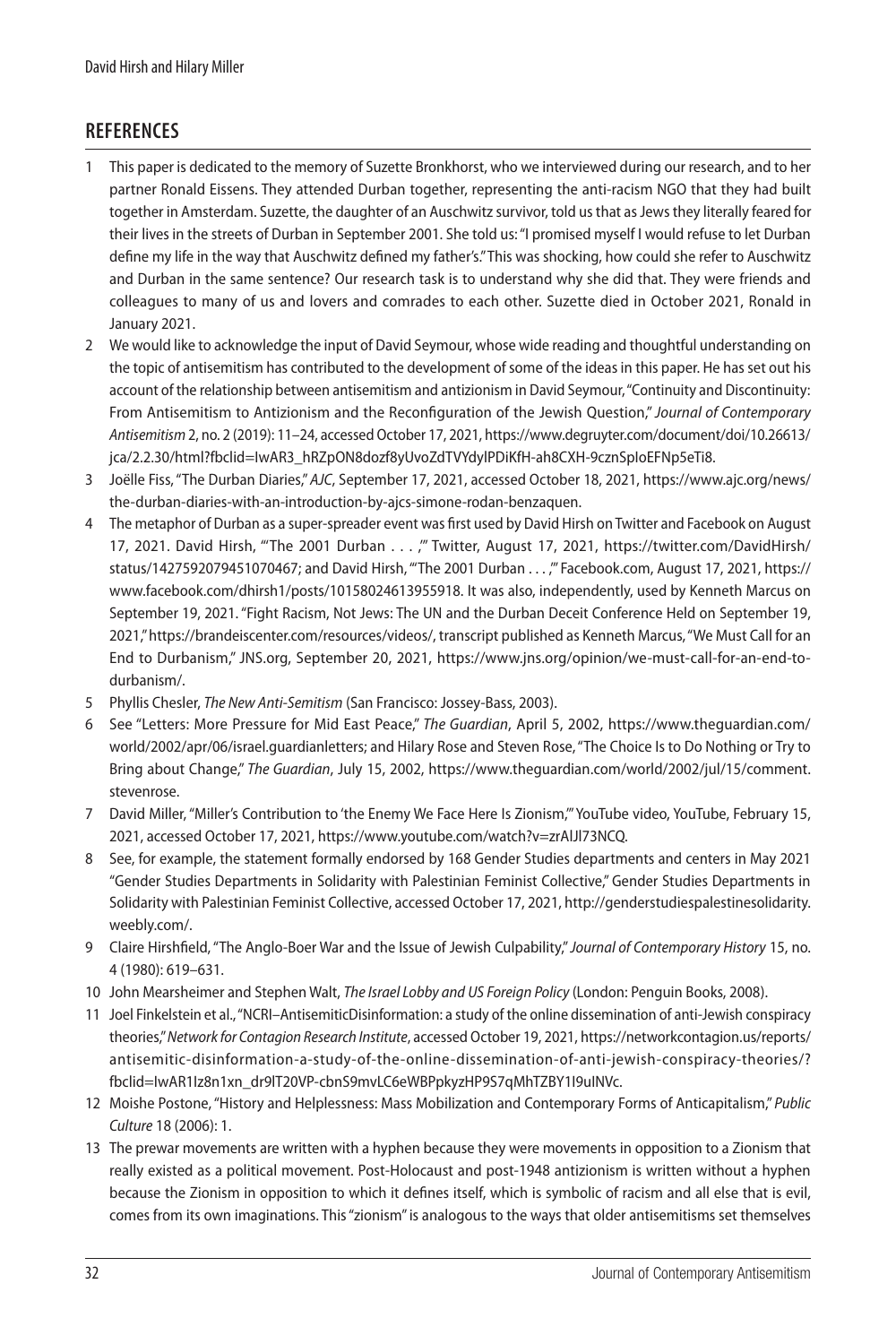up in opposition to their own imagined concept of "the Jews," which they designated as being symbolic of everything bad in the world.

- 14 N. Oleynikov, TASS in Russian for abroad and in English, August 23, 1977, in *Soviet Antisemitic Propaganda* (London: Institute of Jewish Affairs, 1978).
- 15 V. Kudryavtsev, "The Criminal Handwriting of Zionism, Izvestia, 2.12.1975," in *Soviet Antisemitic Propaganda* (London: Institute of Jewish Affairs, 1978).
- 16 David Nirenberg, *Anti-Judaism: The Western Tradition* (New York: W. W. Norton & Company, 2014).
- 17 Hannah Arendt, *The Origins of Totalitarianism* (New York: Harcourt Brace Jovanovich, 1973).
- 18 Sarah Annes Brown, "Distinguishing Criticism from Antisemitism: Contradictory Experiences in Activism, Scholarship and Teaching," in *The Rebirth of Left-Wing Antisemitism in the 21st Century: From the Academic Boycott Campaign into the Mainstream*, ed. David Hirsh (London: Routledge, 2022, forthcoming).
- 19 David Hirsh, "How Raising the Issue of Antisemitism Puts You outside the Community of the Progressive: The Livingstone Formulation," in *Anti-Zionism and Antisemitism: Past & Present*, ed. Eunice G. Pollack (Boston: Academic Studies Press, 2016), also available online at Engage Online, accessed September 18, 2021, [https://engageonline.wordpress.](https://engageonline.wordpress.com/2016/04/29/the-livingstone-formulation-david-hirsh-2/) [com/2016/04/29/the-livingstone-formulation-david-hirsh-2/.](https://engageonline.wordpress.com/2016/04/29/the-livingstone-formulation-david-hirsh-2/)
- 20 Karin Stögner, "Intersectionality and Antisemitism—A New Approach," *Fathom*, May 2020, [https://fathomjournal.](https://fathomjournal.org/intersectionality-and-antisemitism-a-new-approach/) [org/intersectionality-and-antisemitism-a-new-approach/](https://fathomjournal.org/intersectionality-and-antisemitism-a-new-approach/).
- 21 David Seymour, "Disavowal. Distinction and Repetition: Alain Badiou and the Radical Tradition of Antisemitism," in *Unity and Diversity in Contemporary Antisemitism: The Bristol-Sheffield Colloquium on Contemporary Antisemitism*, ed. J. G. Campbell and L. D. Klaff (Boston: Academic Studies Press, 2019), 203–218.
- 22 See Robert Fine, "Fighting with Phantoms: A Contribution to the Debate on Antisemitism in Europe," *Patterns of Prejudice* 43, no. 5 (2009).
- 23 Linda Givetash, "After Deadly Riots in South Africa, Army of Volunteers Leads Defense, Cleanup Efforts," *NBC News*, July 19, 2021, accessed November 7, 2021.
- 24 See, for example, this argument from 2011: Jamal Juma, "The Global Intifada—Stop the Wall," *Stop The Wall*, October 16, 2011, accessed September 19, 2021, [https://stopthewall.org/2011/10/16/global-intifada/.](https://stopthewall.org/2011/10/16/global-intifada/) See also this news report of a demonstration: Jeremy Sharon, "Protestors in New York Cry 'Globalize the Intifada' at Demonstration," *The Jerusalem Post*, 2021, [https://www.jpost.com/israel-news/protestors-in-new-york-cry-globalize-the-intifada-at](https://www.jpost.com/israel-news/protestors-in-new-york-cry-globalize-the-intifada-at-demonstration-675520.%E2%80%8C)[demonstration-675520.](https://www.jpost.com/israel-news/protestors-in-new-york-cry-globalize-the-intifada-at-demonstration-675520.%E2%80%8C)
- 25 See "Gender Studies Departments In Solidarity With Palestinian Feminist Collective," Gender Studies Palestine Solidarity, [http://genderstudiespalestinesolidarity.weebly.com/;](http://genderstudiespalestinesolidarity.weebly.com/) or "Scholars for Palestine Freedom," Palestine and Praxis, [https://palestineandpraxis.weebly.com/?fbclid=IwAR3aoOn\\_GADFt-PTnALePjIaoSqtCz4TerRPwNrHfH9uK](https://palestineandpraxis.weebly.com/?fbclid=IwAR3aoOn_GADFt-PTnALePjIaoSqtCz4TerRPwNrHfH9uKc0KKyeOc4MrZlI)[c0KKyeOc4MrZlI.](https://palestineandpraxis.weebly.com/?fbclid=IwAR3aoOn_GADFt-PTnALePjIaoSqtCz4TerRPwNrHfH9uKc0KKyeOc4MrZlI) See also Bonnie Honig, "I Am an Academic and I Call for a Free Palestine and an End to the Israeli State's Apartheid. This Is Integral to Both My Moral World View and My Scholarship. Pass It On," Twitter, May 16, 2021, https://twitter.com/bonnie\_honig/status/1393935707081740300?lang=en-gb.
- 26 See, for example, this piece in the British Communist newspaper the *Morning Star*: "Minnesota Cops 'Trained by Israeli Forces,'" *Morning Star*, June 2020, [https://morningstaronline.co.uk/article/minnesota-cops-trained-israeli](https://morningstaronline.co.uk/article/minnesota-cops-trained-israeli-forces-restraint-techniques)[forces-restraint-techniques.](https://morningstaronline.co.uk/article/minnesota-cops-trained-israeli-forces-restraint-techniques) See also this fact check from *Channel 4 News*: Georgina Lee, "FactCheck: Did Israeli Secret Service Teach Floyd Police to Kneel on Neck?," *Channel 4 News*, June 26, 2020, [https://www.channel4.com/news/](https://www.channel4.com/news/factcheck/factcheck-did-israeli-secret-service-teach-floyd-police-to-kneel-on-neck) [factcheck/factcheck-did-israeli-secret-service-teach-floyd-police-to-kneel-on-neck](https://www.channel4.com/news/factcheck/factcheck-did-israeli-secret-service-teach-floyd-police-to-kneel-on-neck). See also Eve Garrard's explanation of why this claim is antisemitic: Eve Garrard, "What John McDonnell Still Does Not Understand," *Fathom*, July 2020,<https://fathomjournal.org/fathom-opinion-john-mcdonnell-man-of-principle/>.
- 27 United Nations, General Assembly Resolution 3379, *Elimination of All Forms of Racial Discrimination*, November 10, 1975.
- 28 "Declaration of Mexico on the Equality of Women and their Contribution to Development of Peace, 1975," in *E/Conf.66/34 Report of the World Conference of the International Women's Year*, adopted June 1975 at United Nations World Conference of the International Women's Year, June 19–July 2, 1975, Mexico City, Mexico, 3.
- 29 Betty Friedan, *The Feminine Mystique* (New York: Norton, 1963).
- 30 For the outlines of this story, we are indebted to Gil Troy's book: Gil Troy, *Moynihan's Moment: America's Fight against Zionism as Racism* (New York: Oxford University Press, 2013), 83.